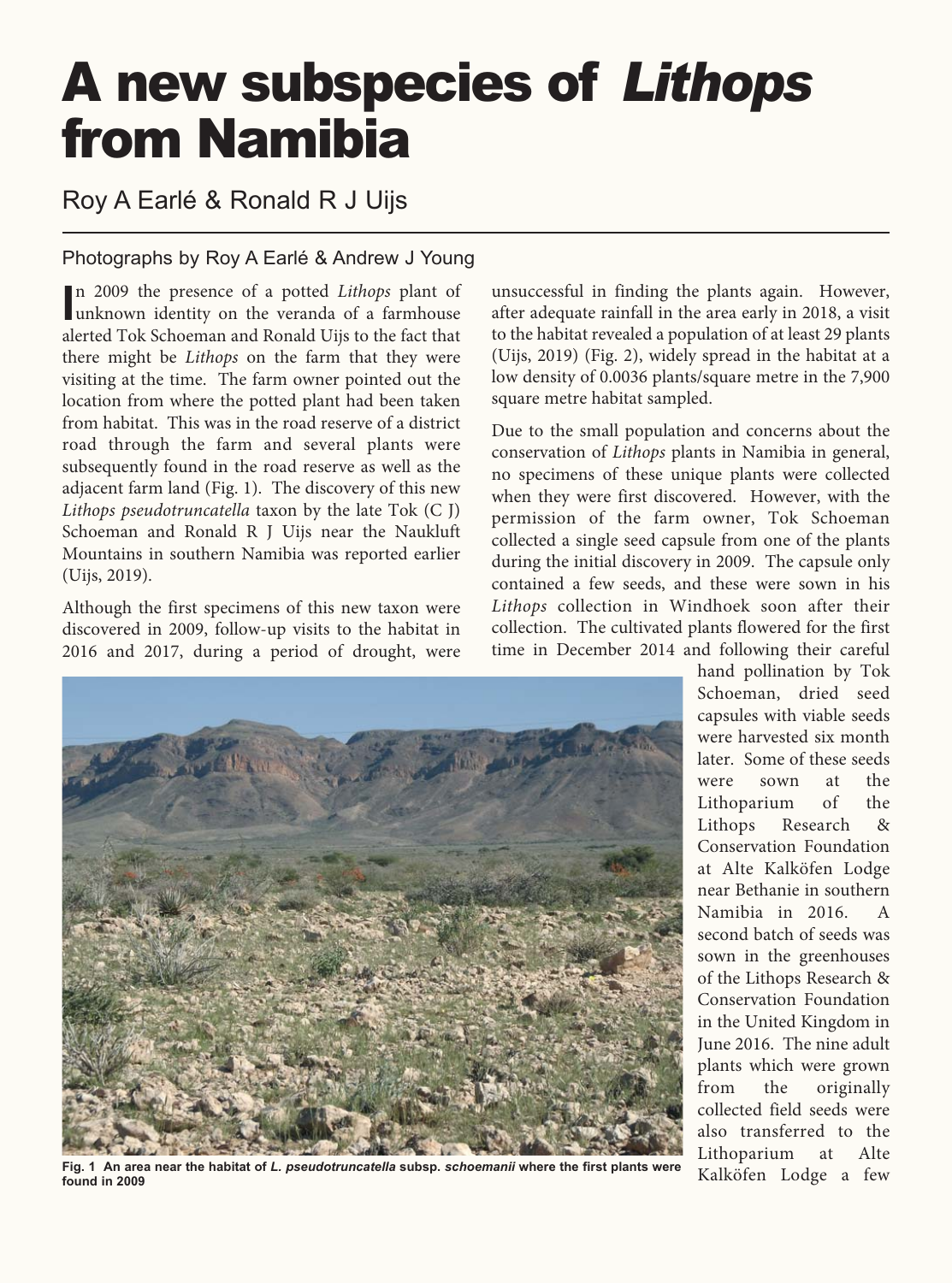

**Fig. 2** *L. pseudotruncatella* **subsp.** *schoemanii* **plant in habitat in 2018. The white measure is 10×30mm**



**Fig. 3 A cultivated plant showing the rubrication markings radiating from the inner margin of some of the**  *L. pseudotruncatella* **subsp.** *schoemanii* **plants**

months after Tok Schoeman's untimely death in May 2017. Furthermore, one of the originally cultivated plants was deposited in the National Herbarium of Namibia in Windhoek.

These plants belong to the species *Lithops pseudotruncatella*. After studying them over a period of 10 years since their discovery, it is our opinion that the plants are phenotypically different enough from all the other *L. pseudotruncatella* taxa to warrant subspecies status. Furthermore, the habitat of calcrete plates and rubble is unique amongst *L. pseudotruncatella* taxa as are the seeds. We propose that these plants should be called *Lithops pseudotruncatella* subsp. *schoemanii* in recognition of C J (Tok) Schoeman who first discovered them in habitat and was the first to grow the plants in cultivation.

*Lithops pseudotruncatella* **subsp.** *schoemanii* R.A. Earlé & R.R.J. Uijs **subsp. nov.** has affinities with *L. pseudotruncatella* subsp. *groendrayensis* and *L. pseudotruncatella* subsp. *dendritica* and superficially resembles the former being largely monocephalic plants with an overall greyish-white colour. However, subsp. *schoemanii* is consistently larger that these two subspecies and shows a pattern of radiating rubrications from the inner margins of the leaves in most of the plants. In subsp. *groendrayensis* the rubrications are mostly absent while in subsp. *dendritica* the rubrications form a network of connected lines. The yellow flowers differ from those of the other subspecies in having a narrow white centre. The seeds also differ from those of the other two subspecies in that the surface of the testa of the seed is much less rugose than in those subspecies. TYPE: Namibia, Büllsport Area, south of Naukluft Mountain, May 2009, *Schoeman & Uijs* seed coll. (Holotype: WIND 000101857, ex cult. Cole Lithoparium, Alte Kalkofen Lodge, Bethanie District, Namibia).

## **Description**

**Leaves**: These are predominantly monocephalic plants in habitat and only two plants were observed with one additional unequally sized smaller second head (Uijs, 2019). The plants are greyish-white, occasionally with a pinkish tinge, with a flat to slightly convex top and truncate in shape. The face surface area has a slightly rugose surface texture with a fine network of thin rubrications often radiating from the inner margin (Fig. 3). In addition, some areas on the face surface are dimpled. The fissure is shallow, 4-6mm in depth, and the leaves are conjunct and pressed together. The mean size of individual heads is 39.4×24.7mm (n=25, range: 30.3–52.2×20.6–31.4mm) giving a mean face surface area of 910 square mm. The first and largest plant discovered in habitat was 52.2×31.4mm (see Uijs, 2019).

**Flowers**: The flowers are yellow with a small white centre due to the narrow white proximal part of each of the petals (Fig. 4). The flowers are identical to those of the closely related subsp. *dendritica* and subsp. *groendrayensis*. In habitat, the flowers are produced during late summer (February–April) after adequate rain has fallen and in cultivation after adequate watering. The flowers open in the late afternoon until dusk. The mean diameter of flowers of cultivated plants is 29.6mm when fully open (n=18, range:  $25.5 - 34.8$ .